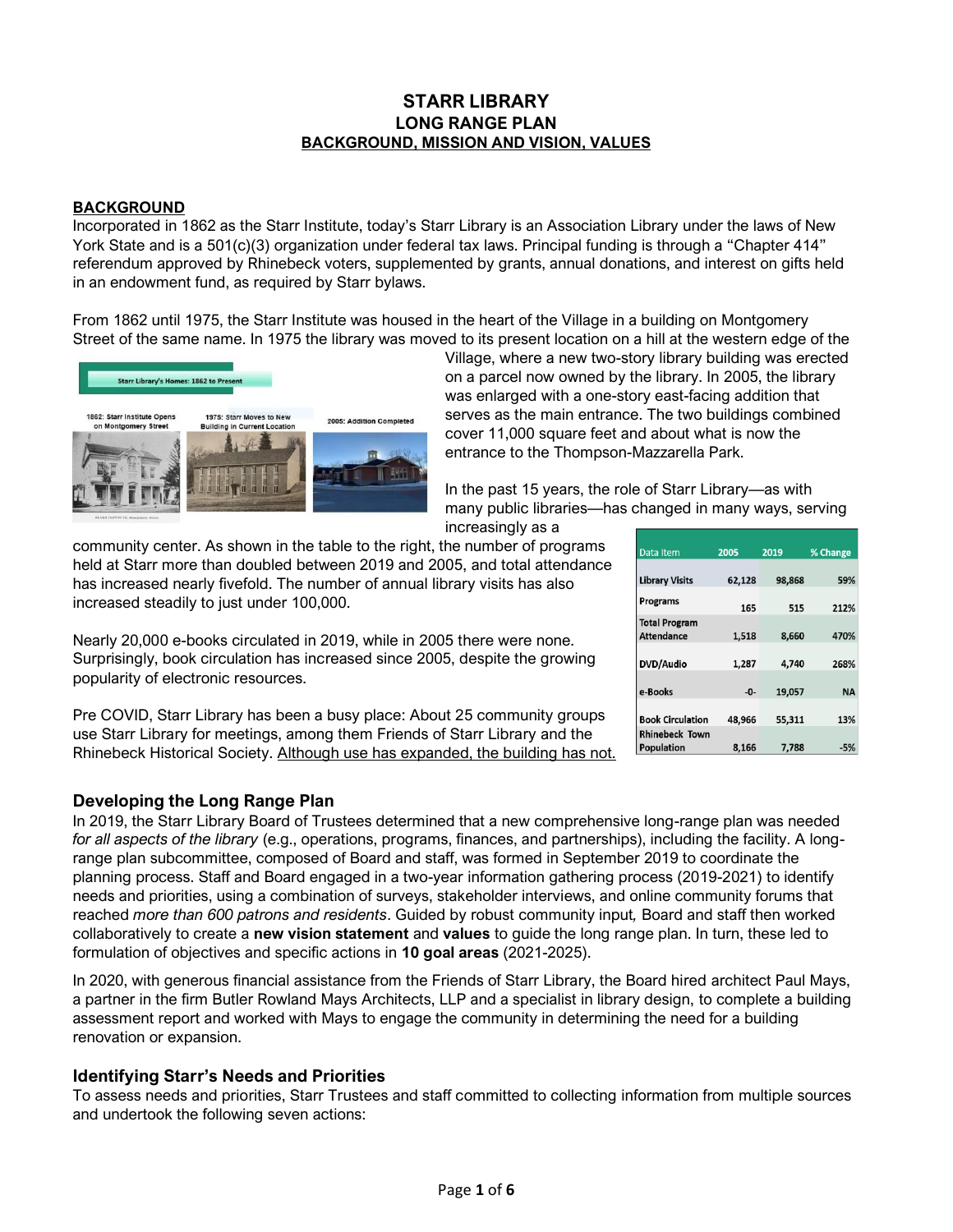# • **Comparisons**

We compared Starr operations (e.g., circulation, program attendance) with data available for the 65 libraries in the Mid-Hudson Library System. Board members also reviewed program offerings at other libraries.

### • **Area Library Tours**

Board members toured recently renovated area libraries to collect ideas and observe renovations, many completed by architect Mays. Libraries included those in Kingston, Stanfordville, Kinderhook, Claverack, and others.

## • **Consultations with Key Officials and User Groups**

Trustees and staff met in fall 2019 with the Friends of Starr Library, the Rhinebeck Historic Society, government officials, and other user groups.

## • **In-House Survey**

An electronic survey was administered to 30 staff members, Trustees and Friends in December 2019 and January 2020 on library use, patron experience, and space assets and limitations.

### • **Stakeholder Interviews**

In late February and early March 2020, architect Paul Mays conducted individual face-to-face interviews with 28 community stakeholders and a follow-up Zoom session in July 2020.

## • **Community Survey 2020**

In August 2020, an electronic survey was created to gather information from the community on future needs and priorities. The survey was launched in October 2020 and over 500 responses were received. (Include active link to survey report here )

## • **Virtual Community Forums with Architect Paul Mays**

Four virtual forums took place in late January and early February 2021 to inform the community about the survey results and to show how Mr. Mays has used community-generated ideas like those provided in the survey as a basis for expanding or renovating other libraries.

### **STARR MISSION**

Starr Library shall provide access to the highest quality library services and programming, enriching our lives and building community.

### **STARR VISION 2026**

Serving Rhinebeck for more than 150 years, Starr library will become a destination that inspires learning, creativity, and civic engagement, broadening its role as a place for our community to gather and connect.

# **STARR VALUES**

# **1. Crossroads of the Community**

Located on the edge of the Village, Starr Library is in the heart of the community, serving as a hub for patrons, residents, businesses, visitors, and many community groups. The library shall reflect the vibrant character of Rhinebeck, acknowledging the contributions of the many peoples who have contributed to the village and town during 400 years of history.

### **2. Welcoming and Inclusive**

Starr strives to be welcoming to all members of our community and to represent the diversity of our community through our services, collections, programs, staff, volunteers, and governing board.

### **3. Accessible**

Starr shall provide ways to make it easier for all patrons to navigate our facility and use our physical and virtual resources and programs.

### **4. Dedicated to Literacy and Lifelong Learning**

Starr shall provide a literacy-rich environment with diverse opportunities for lifelong learning. Starr's resources support literacies essential for engaged citizens: reading, writing and communication skills, as well as media, civic, multicultural, and financial literacy.

### **5. A Trusted Source of Information**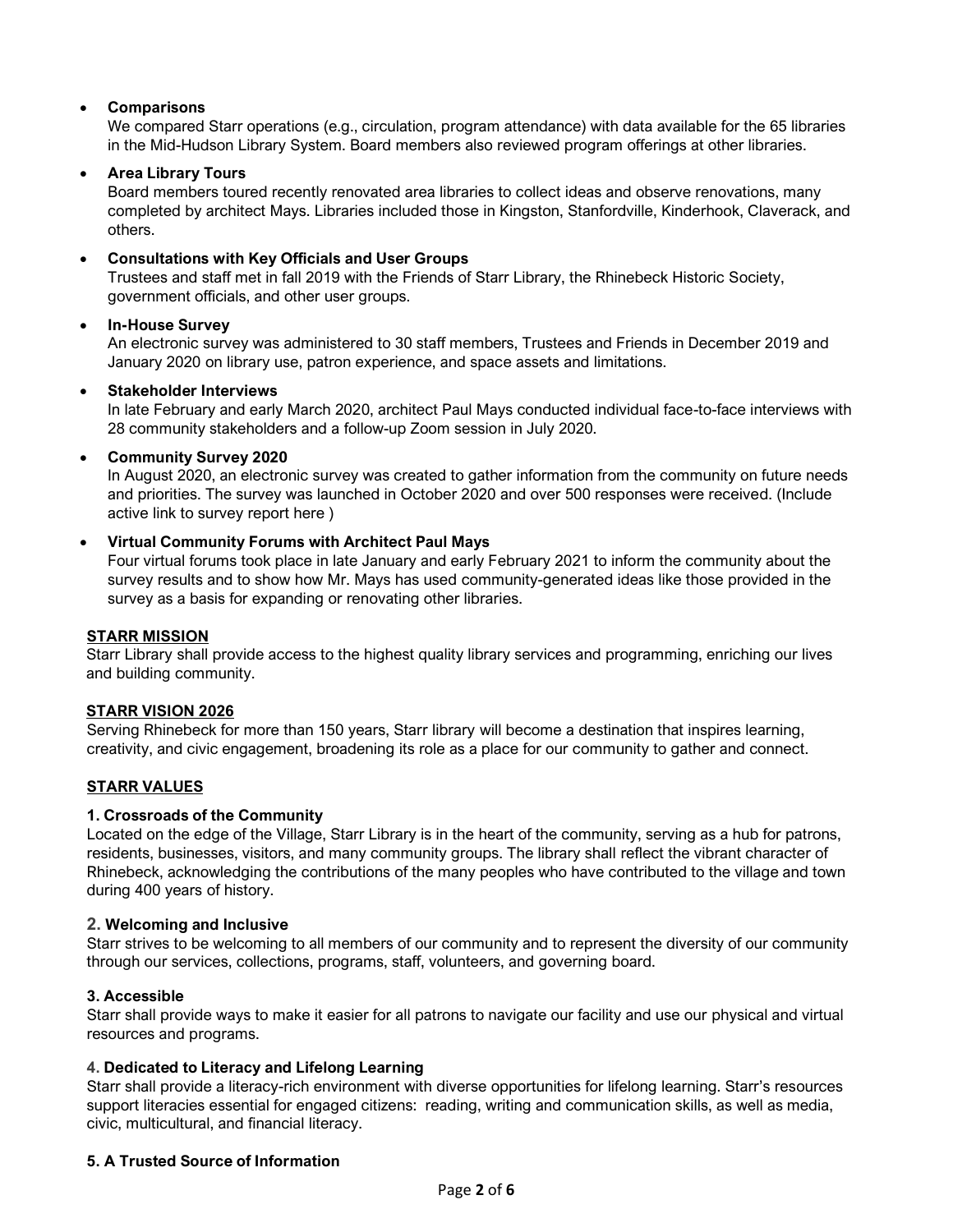Starr shall provide vital information services, adapting to current technology. Starr serves as a neutral source of civic and community news, essential for an informed citizenry

## **6. Technologically Forward**

Starr will remain at the forefront of technology advances by continuously upgrading its computers, Wi-Fi and software, while increasing digital inclusion through training and lending technology equipment.

### **7. Socially Responsible**

Starr Library shall share responsibility with other public and community organizations for the well-being of all, lending support, within our mission, to address urgent and emerging needs.

### **8. Collaborative**

Starr Library seeks an active role in the community and in planning for its future. Starr works proactively to partner with other organizations to enrich library services and programs.

## **9. Accountable for Excellence**

Starr Library staff and board strive to achieve excellence in all operations, and to be accountable in providing quality services responsive to the community.

### **10. Committed to Sustainability**

Starr is dedicated to the library's institutional, financial, and environmental sustainability.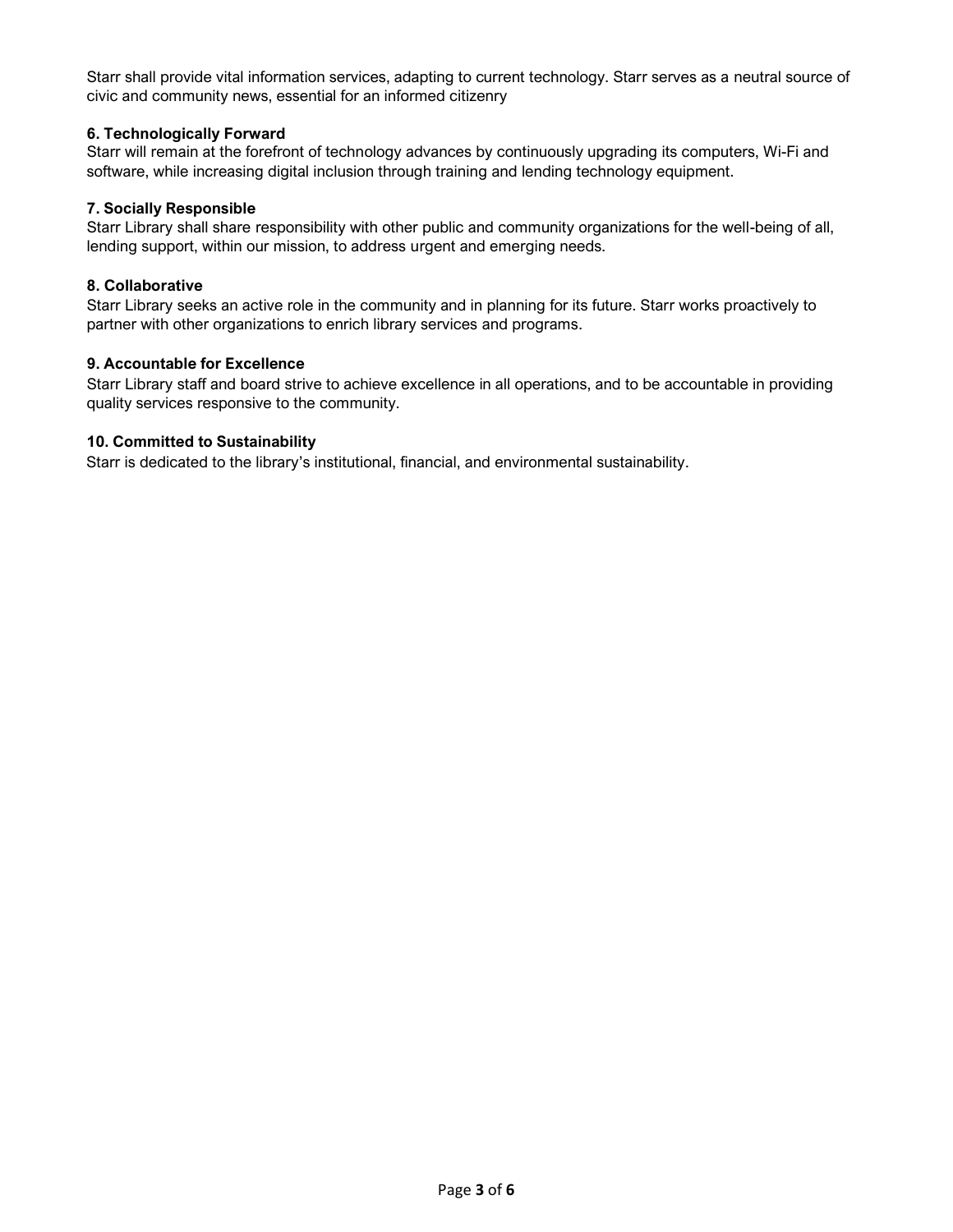# **STARR LIBRARY LONG RANGE PLAN STARR GOALS AND OBJECTIVES 2021-2025**

# **1.Welcoming Everyone**

## **Starr is a welcoming place for everyone and will continue to reduce barriers that may limit access to library services.**

- Based on Starr surveys and community information, Starr Board and staff will convene annually to identify underserved populations and others in need of services to inform service delivery and program planning.
- Starr library will Increase collaboration with other organizations and libraries to promote equity and inclusion, extending the reach of library services in the community.
- Starr facility spaces, programs, and collections will be adapted to accommodate the needs of diverse users. Starting in 2022, patrons will have access increasingly to more diverse stories, programs, and experiences.

# **2. Striving to Serve All Members of the Community Equitably**

# **Starr strives to serve all members of our community equitably and will embed justice, equity, diversity and inclusion (JEDI) goals in all Starr operations.**

- Starr staff and Board members will complete a JEDI assessment in spring 2022, using tools available through NYCON, MHLS or other organizations.
- All Starr staff, volunteers and Board members will participate in JEDI training, starting in 2022, and will be responsive to the diverse character and needs of our community.
- Starr Board and staff will implement an action plan by 2023 to represent diversity among staff, volunteers, Friends, Board, and contracted services.

# 3. **Increasing Resources for Children and Families**

## **Starr will expand programs and resources for children and youth of all abilities, in partnership with child-centered institutions in the community**.

- With the addition of a 1/<sub>2</sub> time children's programmer, Starr will increase children's programs, especially literacy-based offerings.
- Starr will strengthen and expand partnerships in 2022-2023 with child-centered organizations, including RCSD librarians and Astor Home, local homeschool groups, pre-schools, parent/child groups, and ESL programs.
- In 2022, Starr will explore creation of a teen advisory board to inform increased teen activities and future space renovation/expansion.
- Starr will complete a JEDI assessment of the children's collection in 2022 and will increase the diversity of collections for children and youth, including the bilingual collection, over three years.
- Starr will improve space configuration and furnishings in the children's area, by reserving the children's area exclusively for children and relocating adult programs to the lower level (slated for rehabilitation in 2022).

# **4. Supporting the Well-Being of Our Community**

# **Starr will promote health, education, financial and civic literacy among adults of all ages and serve as an active partner to support the welfare of our community.**

- Starr will plan programs, services, and collections for all adults and for selected target groups, based on community needs, updated annually by Board and staff.
- Starr will ensure that its adult services, spaces, furnishings, collections, and materials reflect JEDI and special needs standards.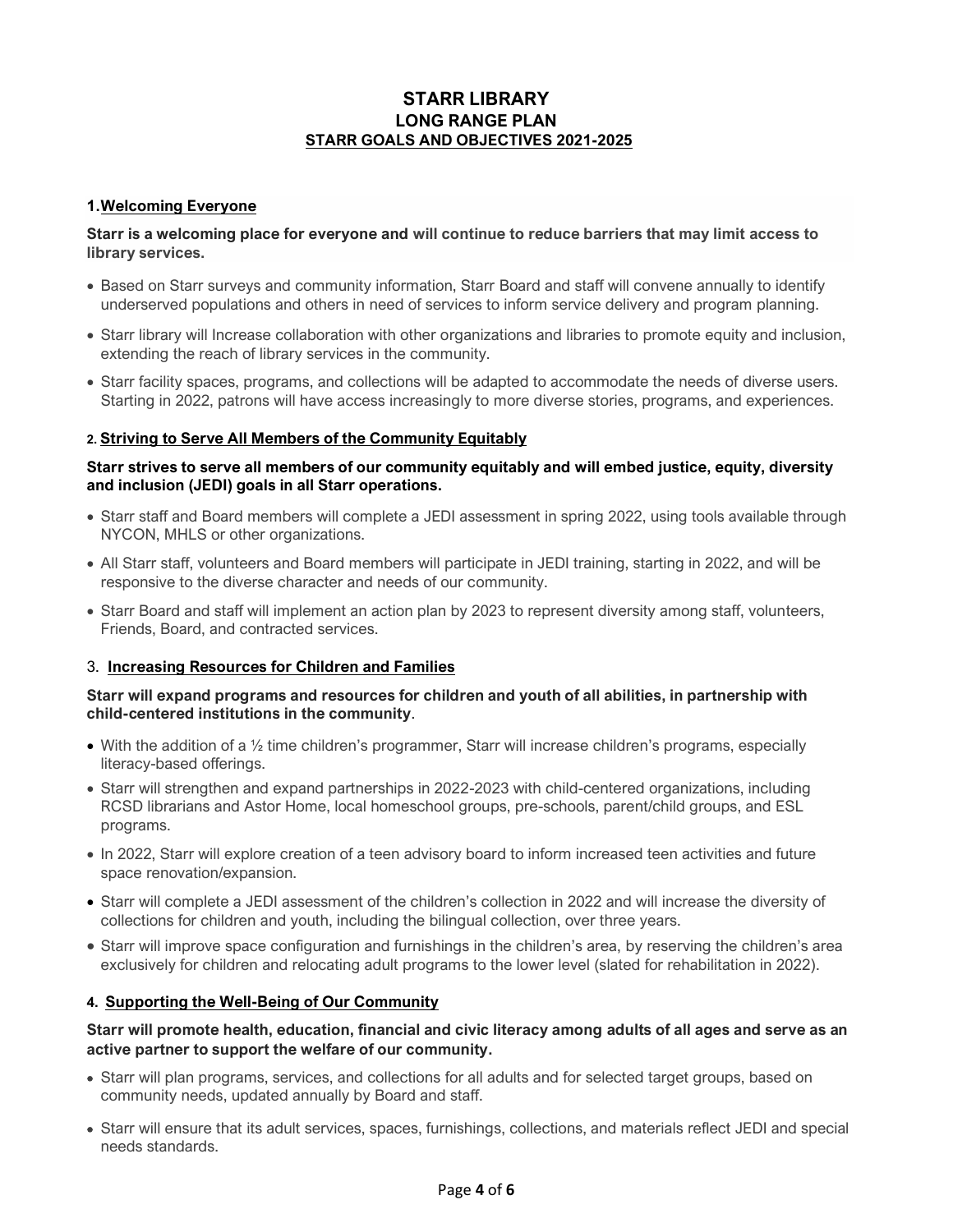- o Funds will be allocated to Increase foreign language materials by December 2022
- $\circ$  The community room will be made more welcoming and available to the community in 2022.
- $\circ$  Starr will investigate the need to contract for social worker services by 2023 and beyond.
- Starr will partner with municipal and community organizations to ensure the well-being of the community and respond to emergency needs. Topics may include:
	- o Voter registration, Medicare information, JEDI and racism discussions, fire safety and emergency response/EMT practices, renewed staff CRP/AED training, community Narcan training.

### **5. Raising the Visibility of Starr in the Community**

## **Starr will enhance its visibility as a hub of the community both in the community at large and among specific populations.**

- Starr staff and the Board PR Committee will Increase Starr's visibility in the center of Rhinebeck in 2022 and beyond:
	- o Install 2 additional little free libraries in RBK center in 2022
	- o Install 2 story walks on Thompson-Mazzarella Park in 2022.
	- o Explore creating a Starr bulletin board in central Rhinebeck.
- Starr will publicize its services and events through a diversity of digital and traditional media, and will:
- Increase the frequency and variety of messages sent to Starr's email list of over 2500 individuals and organizations, starting in 2021 and thereafter, and highlight Starr's role organizing and assisting community events.
- Explore distribution of posters and card in storefronts, on bulletin boards, in weekly pick-up bags at food pantries, at Farmers Market and events.
- Promote Starr at large community events, including Porchfest, Sinterklass, Holiday Lighting, Memorial and Veteran's Day, or cultural celebrations. Consider tie-in programming at Starr before or during these events.
- Focus outreach on newcomers and historically underserved populations, developing outreach strategies for target groups selected annually.
- In selected years, the Board PR Committee will create 414 promotion and outreach plan.

### **6. Maintaining an Attractive, Technology-Forward and Accessible Facility**

## **Starr will maintain an attractive, technology-rich environment and improve accessibility, while also planning for a major renovation/expansion by 2026.**

- Increase the budget to keep pace with technology advances in equipment, Wi-Fi, and software. Improve technical assistance to patrons by increasing staff technology competencies.
- Increase accessibility to the Starr building by improving ADA compliant parking, curb access, and installing new front doors. Hire an ADA consultant in 2022 to advise on improvements.
- Make the lower level community room a more welcoming space for programming and community groups by completing a facelift by mid-2022.
- Develop a plan by June 2022 to create more inviting and useful outdoor gathering spaces.
- Maintain linkages with the Village and Town of Rhinebeck, and TTMP Committee to improve the Starr and Park entrance as a more welcoming space*.*
- Based on community needs gathered from 2019 to 2021, Starr will present architectural plans to renovate/expand the facility to the community in 2022 and initiate a capital campaign.

# **7. Planning for Starr's Financial Future**

**Starr will implement a diversified fundraising plan, including regular 414 requests, to support the needs of the library and will continue to grow a secure endowment that generates operating revenue.**

• Starr will implement a five-year financial plan for operations and routine capital improvements.